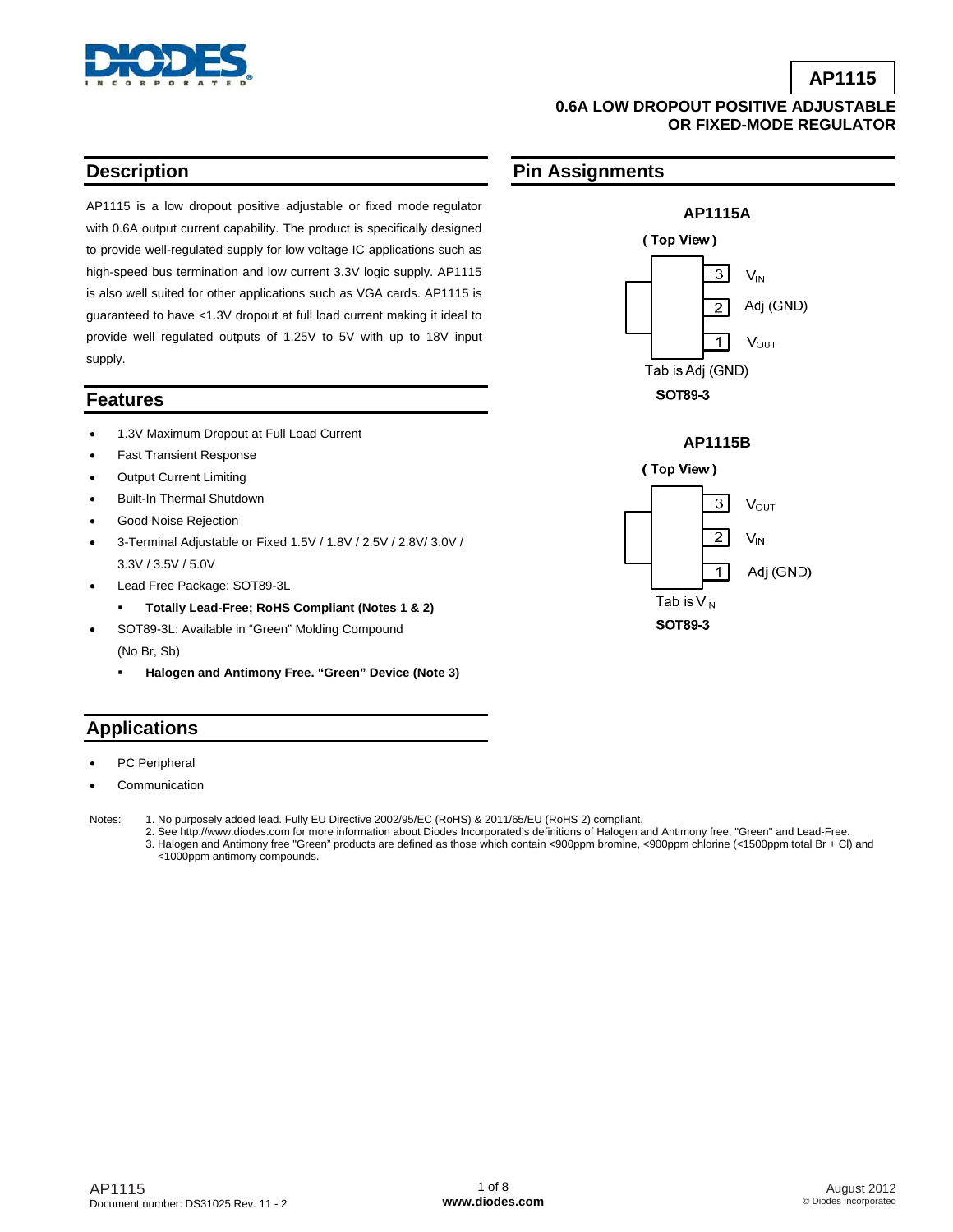

**AP1115**

# **Typical Applications Circuit**



AP1115B (5V/3.3V Fixed Output)

AP1115B (5V/2.5V Adj Output)

Note: 
$$
V_o = V_{REF} x (1 + \frac{R_2}{R_1})
$$

### **Pin Descriptions**

| <b>Pin Name</b> | VO.                                                                                                                                                                     | <b>Function</b>                                                                                                                                                                                                                                                                                                                                                                |
|-----------------|-------------------------------------------------------------------------------------------------------------------------------------------------------------------------|--------------------------------------------------------------------------------------------------------------------------------------------------------------------------------------------------------------------------------------------------------------------------------------------------------------------------------------------------------------------------------|
| Adj (GND)       | A resistor divider from this pin to the V <sub>OUT</sub> pin and ground sets the output voltage (Ground only for Fixed-<br>Mode).                                       |                                                                                                                                                                                                                                                                                                                                                                                |
| VOUT            | The output of the regulator. A minimum of 10uF capacitor ( $0.15\Omega \leq ESR \leq 20\Omega$ ) must be connected from this<br>O<br>pin to ground to insure stability. |                                                                                                                                                                                                                                                                                                                                                                                |
| $V_{IN}$        |                                                                                                                                                                         | The input pin of regulator. Typically a large storage capacitor ( $0.15\Omega \leq ESR \leq 20\Omega$ ) is connected from this pin<br>to ground to insure that the input voltage does not sag below the minimum dropout voltage during the load<br>transient response. This pin must always be 1.3V higher than $V_{\text{OUT}}$ in order for the device to regulate properly. |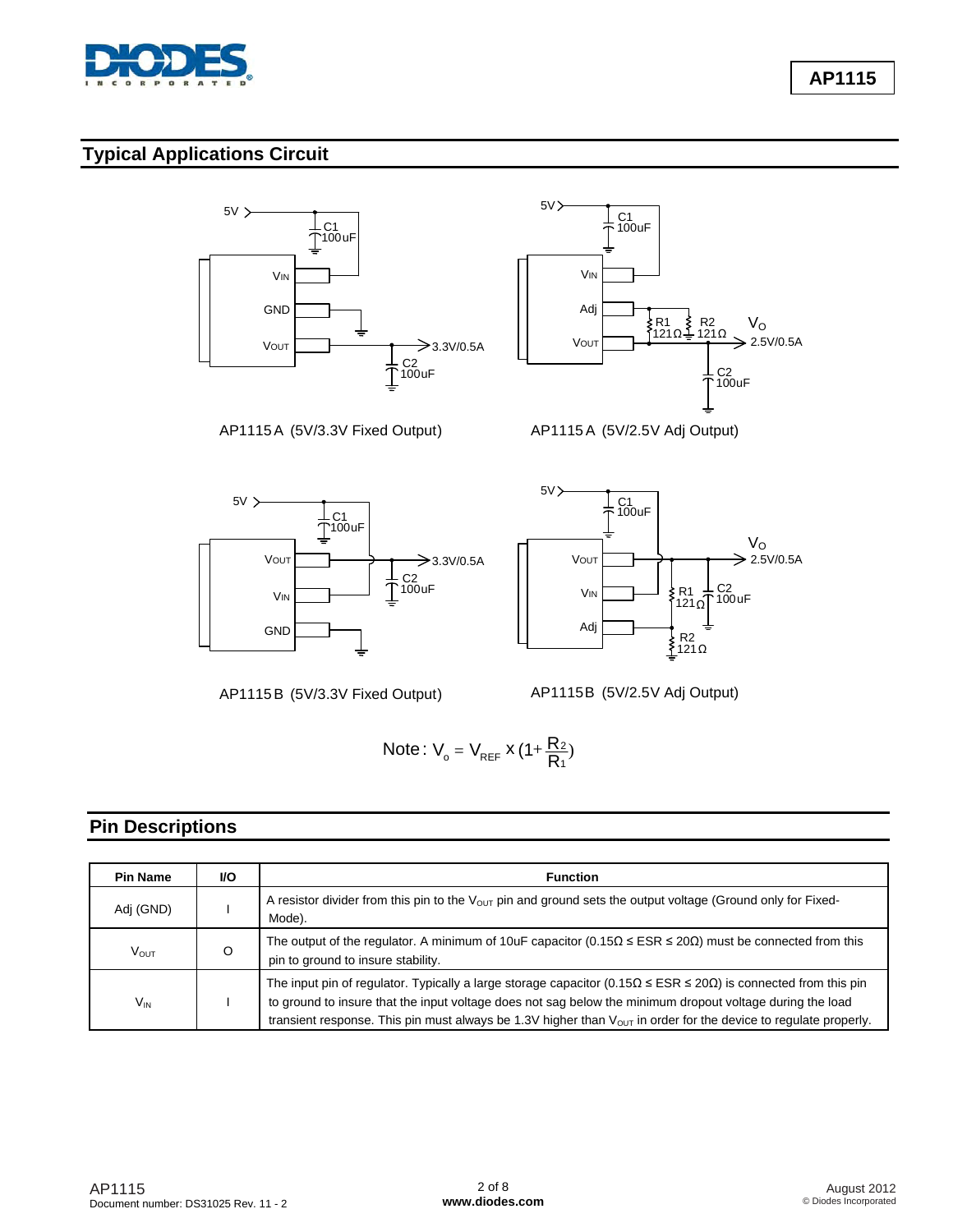

### **Absolute Maximum Ratings** (@T<sub>A</sub> = +25°C, unless otherwise specified.)

| Symbol            | <b>Parameter</b>                    | Rating                    | Unit |
|-------------------|-------------------------------------|---------------------------|------|
| $V_{IN}$          | DC Supply Voltage                   | $-0.3$ to $+18$           |      |
| P <sub>D</sub>    | Power Dissipation                   | <b>Internally Limited</b> | mW   |
| $T_{\textrm{ST}}$ | Storage Temperature                 | $-65$ to $+150$           | °C   |
| $T_{MJ}$          | <b>Maximum Junction Temperature</b> | $+150$                    | °C   |

Stresses greater than the 'Absolute Maximum Ratings' specified above, may cause permanent damage to the device. These are stress ratings only; functional operation of the device at these or any other conditions exceeding those indicated in this specification is not implied. Device reliability may be affected by exposure to absolute maximum rating conditions for extended periods of time.

### **Recommended Operating Conditions**

| <b>Symhol</b> | arameter                                                   | Min | Max           | Unit   |
|---------------|------------------------------------------------------------|-----|---------------|--------|
| l OF          | Range<br><b>Femperature</b><br>Junction<br>Operatin $\sim$ |     | $\sim$<br>כ∠ו | $\sim$ |

# Electrical Characteristics ( $@T_A = +25°C$ , unless otherwise specified.)

| Parameter         | <b>Conditions</b> |                                                                                                                     | Min   | Typ               | Max   | Unit   |
|-------------------|-------------------|---------------------------------------------------------------------------------------------------------------------|-------|-------------------|-------|--------|
| Reference Voltage | AP1115-ADJ        | $T_A = +25$ °C, $(V_{IN} - Q_{UT}) = 1.5V$ , $I_Q = 10mA$                                                           | 1.225 | 1.250             | 1.275 | $\vee$ |
|                   | AP1115-1.5        | $I_{\text{OUT}} = 10 \text{mA}$ , $T_A = +25^{\circ} \text{C}$ , $3V \le V_{\text{IN}} \le 12V$                     | 1.470 | 1.500             | 1.530 | $\vee$ |
|                   | AP1115-1.8        | $I_{OUT}$ = 10mA, $T_A$ = +25°C, 3.3V $\leq$ V <sub>IN</sub> $\leq$ 12V                                             | 1.764 | 1.800             | 1.836 | $\vee$ |
|                   | AP1115-2.5        | $I_{\text{OUT}} = 10 \text{mA}$ , $T_A = +25^{\circ} \text{C}$ , $4V \le V_{\text{IN}} \le 12V$                     | 2.450 | 2.500             | 2.550 | $\vee$ |
|                   | AP1115-2.8        | $I_{\text{OUT}} = 10 \text{mA}$ , $T_A = +25^{\circ} \text{C}$ , $4.3 \text{V} \leq V_{\text{IN}} \leq 12 \text{V}$ | 2.744 | 2.800             | 2.856 | $\vee$ |
| Output Voltage    | AP1115-3.0        | $I_{\text{OUT}} = 10 \text{mA}$ , $T_A = +25^{\circ} \text{C}$ , $4.5 \text{V} \leq V_{\text{IN}} \leq 12 \text{V}$ | 2.940 | 3.000             | 3.060 | $\vee$ |
|                   | AP1115-3.3        | $I_{\text{OUT}} = 10 \text{mA}$ , $T_A = +25^{\circ} \text{C}$ , $4.8 \text{V} \le V_{\text{IN}} \le 12 \text{V}$   | 3.235 | 3.300             | 3.365 | $\vee$ |
|                   | AP1115-3.5        | $I_{\text{OUT}} = 10 \text{mA}$ , $T_A = +25^{\circ} \text{C}$ , $5V \le V_{\text{IN}} \le 12V$                     | 3.430 | 3.500             | 3.570 | $\vee$ |
|                   | AP1115-5.0        | $I_{\text{OUT}} = 10 \text{mA}$ , $T_A = +25^{\circ} \text{C}$ , $6.5 \text{V} \leq V_{\text{IN}} \leq 12 \text{V}$ | 4.900 | 5.000             | 5.100 | $\vee$ |
| Line Regulation   | AP1115-XXX        | $I_0 = 10$ mA, $V_{OUT} + 1.5V < V_{IN} < 15V$ , $T_A = +25°C$                                                      |       |                   | 0.2   | $\%$   |
|                   | AP1115-ADJ        | $V_{\text{IN}}$ = 3.3V, $V_{\text{ADI}}$ = 0,0mA < lo < 0.6A,<br>$T_A = +25^{\circ}C$ (Notes 4 & 5)                 |       |                   | 1     | $\%$   |
|                   | AP1115-1.5        | $V_{IN}$ = 3V, 0mA < lo < 0.6A, $T_A$ = +25°C<br>(Notes 4 & 5)                                                      |       | $12 \overline{ }$ | 15    | mV     |
|                   | AP1115-1.8        | $V_{IN}$ = 3.3V, 0mA < lo < 0.6A, T <sub>A</sub> = +25°C<br>(Notes $4 & 5$ )                                        |       | 15                | 18    | mV     |
|                   | AP1115-2.5        | $V_{IN}$ = 4V, 0mA < lo < 0.6A, T <sub>A</sub> = +25°C<br>(Notes 4 & 5)                                             |       | 20                | 25    | mV     |
| Load Regulation   | AP1115-2.8        | $V_{IN} = 4.3V$ , 0mA < lo < 0.6A, T <sub>A</sub> = +25°C<br>(Notes $4 & 5$ )                                       |       | 22                | 28    | mV     |
|                   | AP1115-3.0        | $V_{IN} = 5V$ , $0 \leq I_{OUT} \leq 0.6A$ , $T_A = +25^{\circ}C$<br>(Notes 4 & 5)                                  |       | 23                | 30    | mV     |
|                   | AP1115-3.3        | $V_{IN} = 5V$ , $0 \leq I_{OIT} \leq 0.6A$ , $T_A = +25^{\circ}C$<br>(Notes 4 & 5)                                  |       | 26                | 33    | mV     |
|                   | AP1115-3.5        | $V_{IN} = 5V$ , $0 \leq I_{OU}T \leq 0.6A$ , $T_A = +25^{\circ}C$<br>(Notes $4 & 5$ )                               |       | 28                | 35    | mV     |
|                   | AP1115-5.0        | $V_{\text{IN}} = 8V$ , $0 \leq I_{\text{OU}}T \leq 0.6A$ , $T_A = +25^{\circ}C$<br>(Notes 4 & 5)                    |       | 40                | 50    | mV     |

Notes: 4. See thermal regulation specifications for changes in output voltage due to heating effects. Line and load regulation are measured at a constant

junction temperature by low duty cycle pulse testing. Load regulation is measured at the output lead =  $1/18<sup>n</sup>$  from the package.

 5. Line and load regulation are guaranteed up to the maximum power dissipation of 5W. Power dissipation is determined by the input/output differential and the output current. Guaranteed maximum power dissipation will not be available over the full input/output range.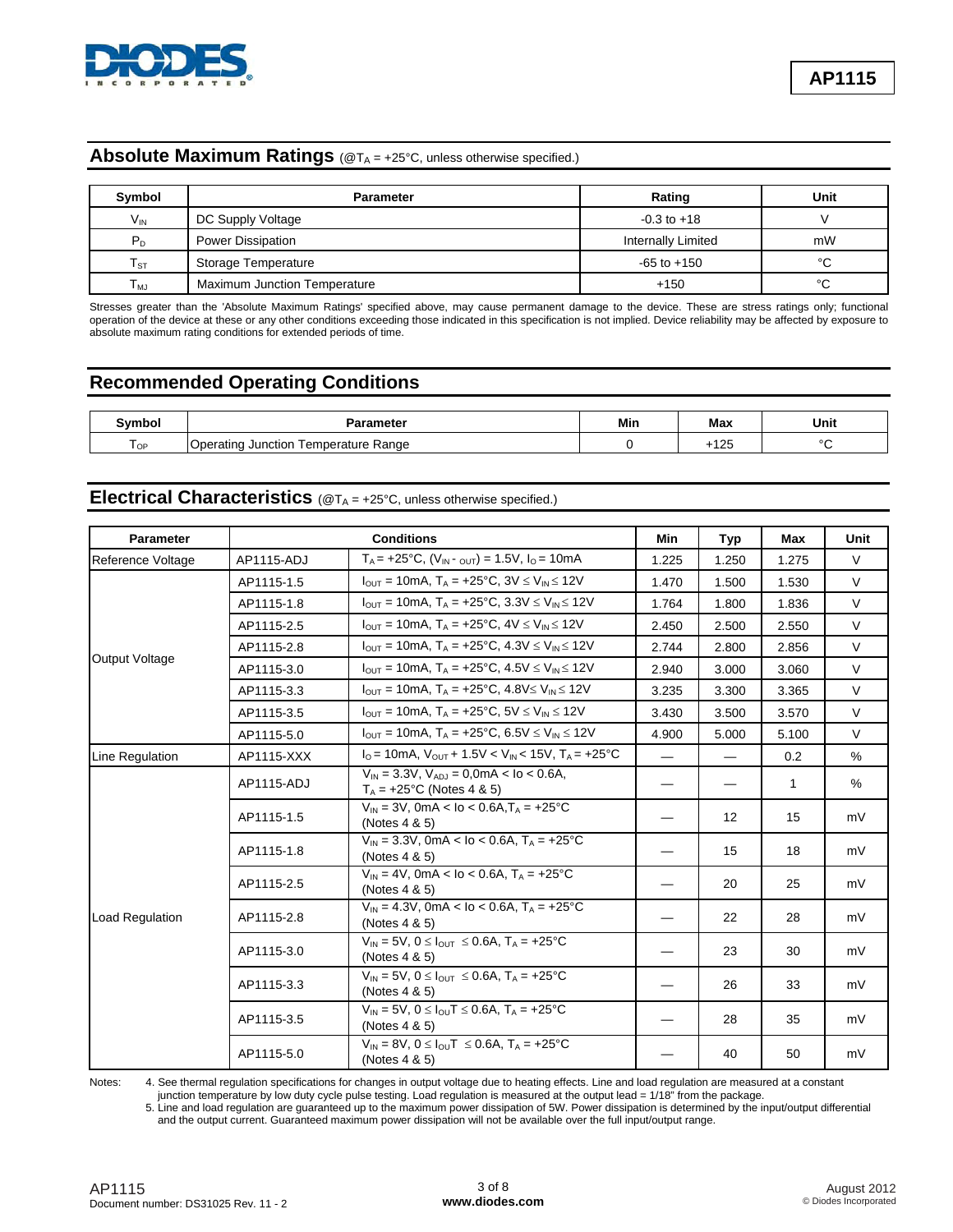

# **Electrical Characteristics** (cont.) (@TA = +25°C, unless otherwise specified.)

| <b>Parameter</b>                 | <b>Conditions</b>                                                                  |                                                                       | Min | Typ   | Max  | <b>Unit</b> |
|----------------------------------|------------------------------------------------------------------------------------|-----------------------------------------------------------------------|-----|-------|------|-------------|
| Dropout Voltage (VIN-VOUT)       | AP1115-ADJ/1.5/1.8<br>2.5/2.8/3.0/3.3/3.5/5.0                                      | $I_{\text{OUT}} = 0.6A$ , $\Delta V_{\text{OUT}} = 1\%V_{\text{OUT}}$ |     | 1.1   | 1.3  | V           |
| <b>Current Limit</b>             | AP1115-ADJ/1.5/1.8<br>2.5/2.8/3.0/3.3/3.5/5.0                                      | $(V_{IN} - V_{OUT}) = 5V$                                             | 0.7 |       |      | Α           |
| Minimum Load Current<br>(Note 6) | AP1115-XXX                                                                         | $0^{\circ}$ C $\leq$ T <sub>J</sub> $\leq$ +125°C                     |     | 5     | 10   | mA          |
| <b>Thermal Regulation</b>        | $T_A$ = +25°C, 30ms pulse                                                          |                                                                       |     | 0.008 | 0.04 | % /W        |
|                                  | = 120Hz, $C_{\text{OUT}}$ = 25µF Tantalum, $I_{\text{OUT}}$ = 0.6A                 |                                                                       |     |       |      |             |
| <b>Ripple Rejection</b>          | AP1115-XXX                                                                         | $V_{IN} = V_{OUT} + 3V$                                               |     | 60    | 70   | dB          |
| <b>Temperature Stability</b>     | $I0 = 10mA$                                                                        |                                                                       |     | 0.6   |      | %           |
| $\theta_{JA}$                    | Thermal Resistance Junction-to-Ambient<br>(No heat sink; No air flow) (Note 7)     |                                                                       |     | 164   |      | °C/W        |
| $\theta_{\text{JC}}$             | Thermal Resistance Junction-to-Case<br>Control Circuitry/Power Transistor (Note 7) |                                                                       |     | 35    |      | °C/W        |

Notes: 6. Quiescent current is defined as the minimum output current required to maintain regulation. At 12V input/output differential the device is guaranteed to regulate if the output current is greater than 10mA.

7. Test conditions for SOT89-3L: Device mounted on FR-4 substrate, 2oz copper, with minimum recommended pad layout.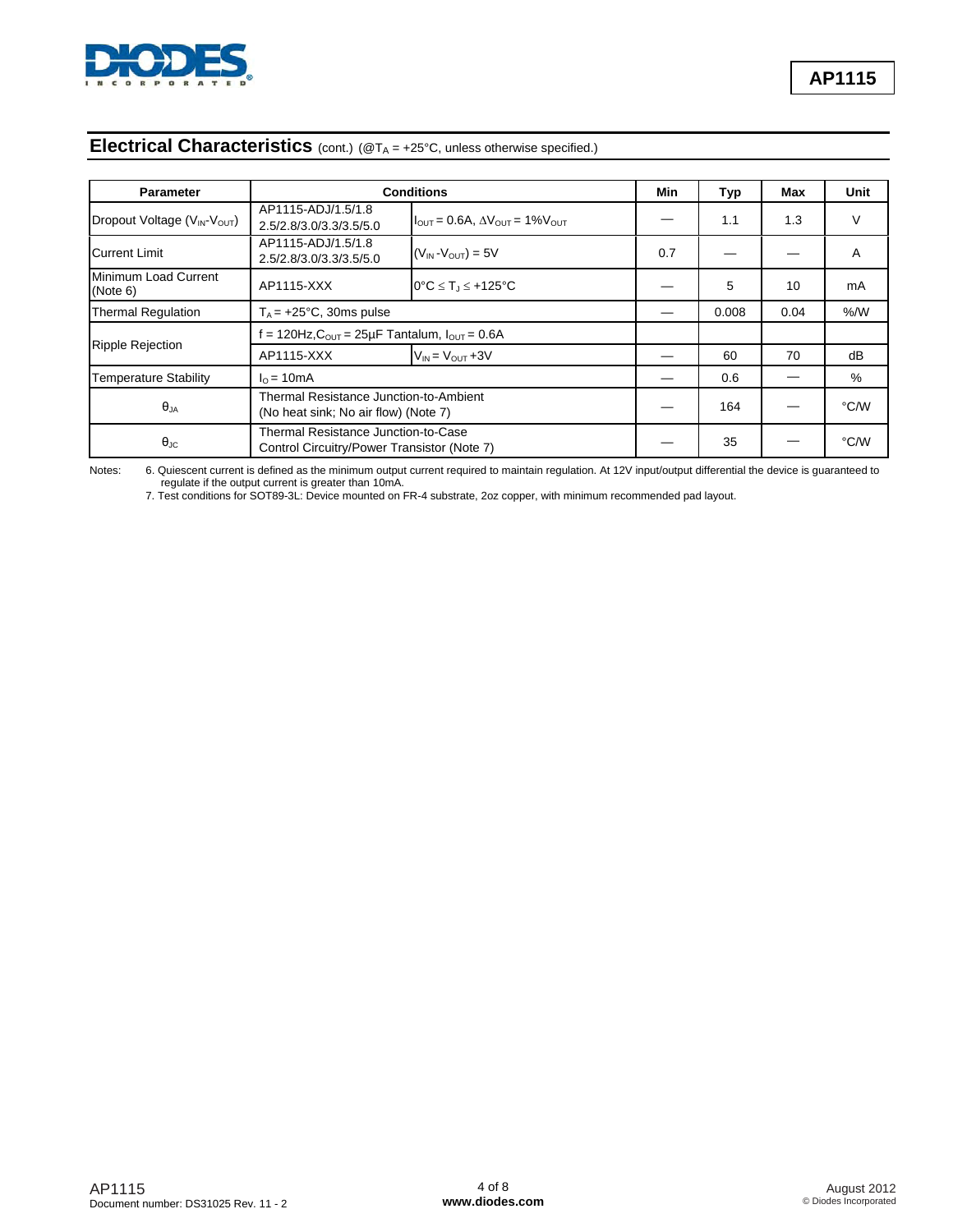

**AP1115**

## **Typical Performance Characteristics**

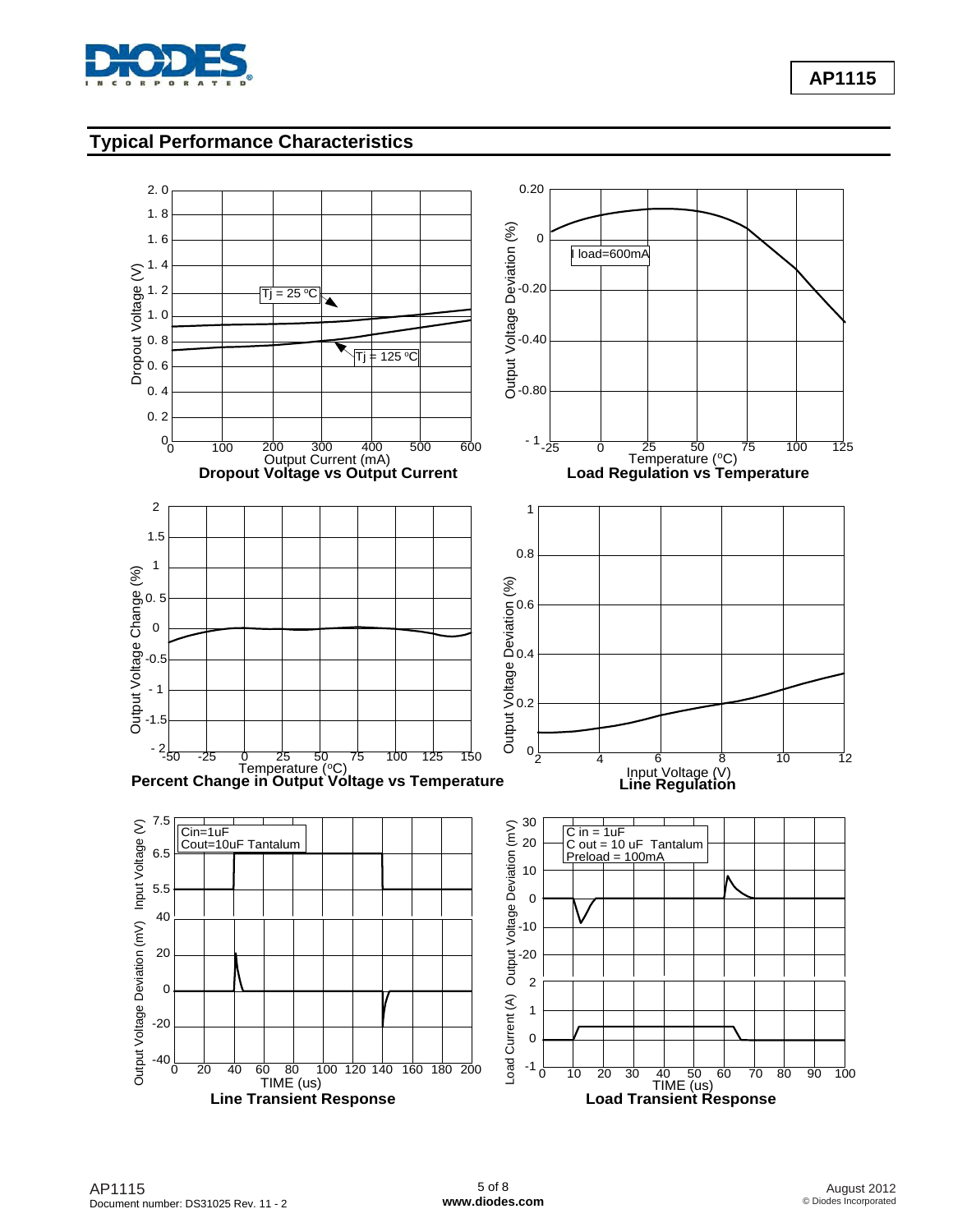

### **Ordering Information**

| AP1115 X Y XX X-13X                                                               |            |                                                                                                |                          |                                     |  |
|-----------------------------------------------------------------------------------|------------|------------------------------------------------------------------------------------------------|--------------------------|-------------------------------------|--|
| Pin Version                                                                       | Package    | Vout                                                                                           | Lead Free                | Packing                             |  |
| A Pin1 Vout<br>2:Adj(GND)<br>3:VM<br>B . Pin1 . Adj(GND)<br>$2:$ VIN<br>$3:V$ OUT | Y: SOT89-3 | Blank: ADJ<br>15:1.5V<br>18:18V<br>25:25V<br>28:28V<br>30:3.0V<br>33:33V<br>35:3.5V<br>50:5.0V | L: Lead Free<br>G: Green | 13 Tape & Reel<br>13R : Tape & Reel |  |

|                                | <b>Device</b>   | Package Code | Packaging<br>(Note 8) | 13" Tape and Reel (Note 9) |                           |  |
|--------------------------------|-----------------|--------------|-----------------------|----------------------------|---------------------------|--|
|                                |                 |              |                       | Quantity                   | <b>Part Number Suffix</b> |  |
| $\bigoplus_{\text{lead free}}$ | AP1115XYXXL-13  |              | SOT89-3               | 2500/Tape & Reel           | -13                       |  |
| $\circledR$                    | AP1115XYXXG-13  |              | SOT89-3               | 2500/Tape & Reel           | -13                       |  |
| $\bigoplus_{\text{lead-free}}$ | AP1115XYXXL-13R |              | SOT89-3               | 4000/Tape & Reel           | -13R                      |  |
| $\bigoplus$                    | AP1115XYXXG-13R |              | SOT89-3               | 4000/Tape & Reel           | $-13R$                    |  |

Notes: 8. Pad layout as shown on Diodes Inc. suggested pad layout document AP02001, which can be found on our website at [http://www.diodes.com/datasheets/ap02001.pdf.](http://www.diodes.com/datasheets/ap02001.pdf) 

 9. Find Surface Mount (SMD) Packaging and Reel and Carrier Tape specification in document AP02007.pdf <http://www.diodes.com/datasheets/ap02007.pdf>

### **Marking Information**

**SOT89-3** 



|                       | <b>Identification Code</b> |                |  |
|-----------------------|----------------------------|----------------|--|
| <b>Output Version</b> | <b>AP1115A</b>             | <b>AP1115B</b> |  |
| <b>ADJ</b>            | JO                         | JU             |  |
| 1.5V                  | JP                         | JV             |  |
| 1.8V                  | JQ                         | <b>JW</b>      |  |
| 2.5V                  | JR                         | JX             |  |
| 2.8V                  | <b>JC</b>                  | JD             |  |
| 3.0V                  | <b>JM</b>                  | <b>JN</b>      |  |
| 3.3V                  | <b>JS</b>                  | JY             |  |
| 3.5V                  | JK                         | JL             |  |
| 5.0V                  | JТ                         | JZ             |  |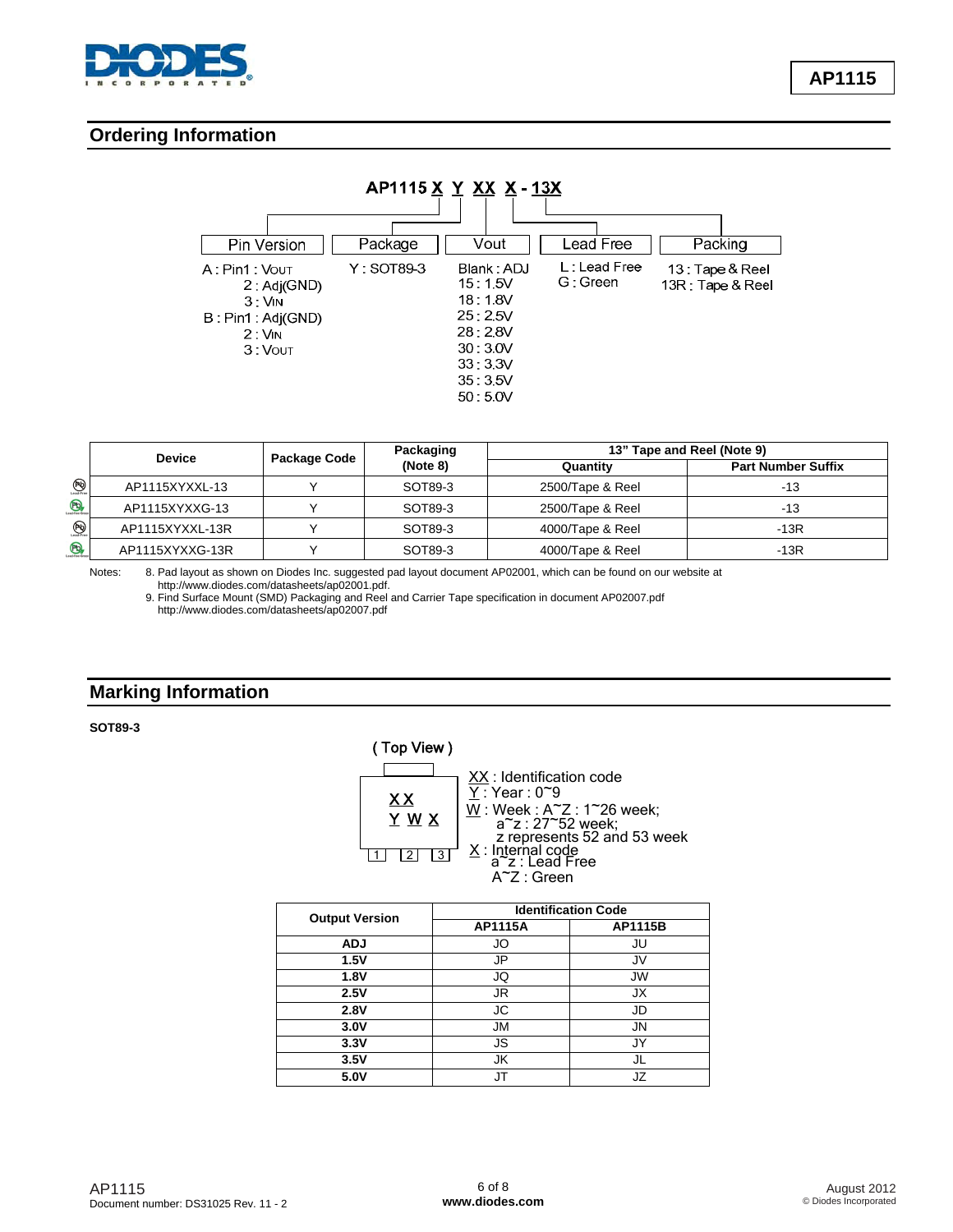

# Package Outline Dimensions (All dimensions in mm.)

Please see AP02002 at [http://www.diodes.com/datasheets/ap02002.pdf fo](http://www.diodes.com/datasheets/ap02002.pdf)r latest version.



| SOT89-3 |                  |          |  |  |
|---------|------------------|----------|--|--|
| Dim     | Min              | Max      |  |  |
| A       | 1.40             | 1.60     |  |  |
| в       | 0.44             | 0.62     |  |  |
| B1      | 0.35             | 0.54     |  |  |
| C       | 0.35             | 0.44     |  |  |
| D       | 4.40             | 4.60     |  |  |
| D1      | 1.62             | 1.83     |  |  |
| Е       | 2.29<br>2.60     |          |  |  |
| е       |                  | 1.50 Typ |  |  |
| н       | 3.94<br>4.25     |          |  |  |
| Η1      | 2.63             | 2.93     |  |  |
|         | 0.89             | 1.20     |  |  |
|         | Dimensions in mm |          |  |  |

# **Suggested Pad Layout**

Please see AP02001 at [http://www.diodes.com/datasheets/ap02001.pdf fo](http://www.diodes.com/datasheets/ap02001.pdf)r the latest version.



|                | Dimensions   Value (in mm) |
|----------------|----------------------------|
| x              | 0.900                      |
| X <sub>1</sub> | 1.733                      |
| <b>X2</b>      | 0.416                      |
|                | 1.300                      |
| Υ1             | 4.600                      |
| Υ2             | 1.475                      |
| Y3             | 0.950                      |
| Y4             | 1.125                      |
| C              | 1.500                      |